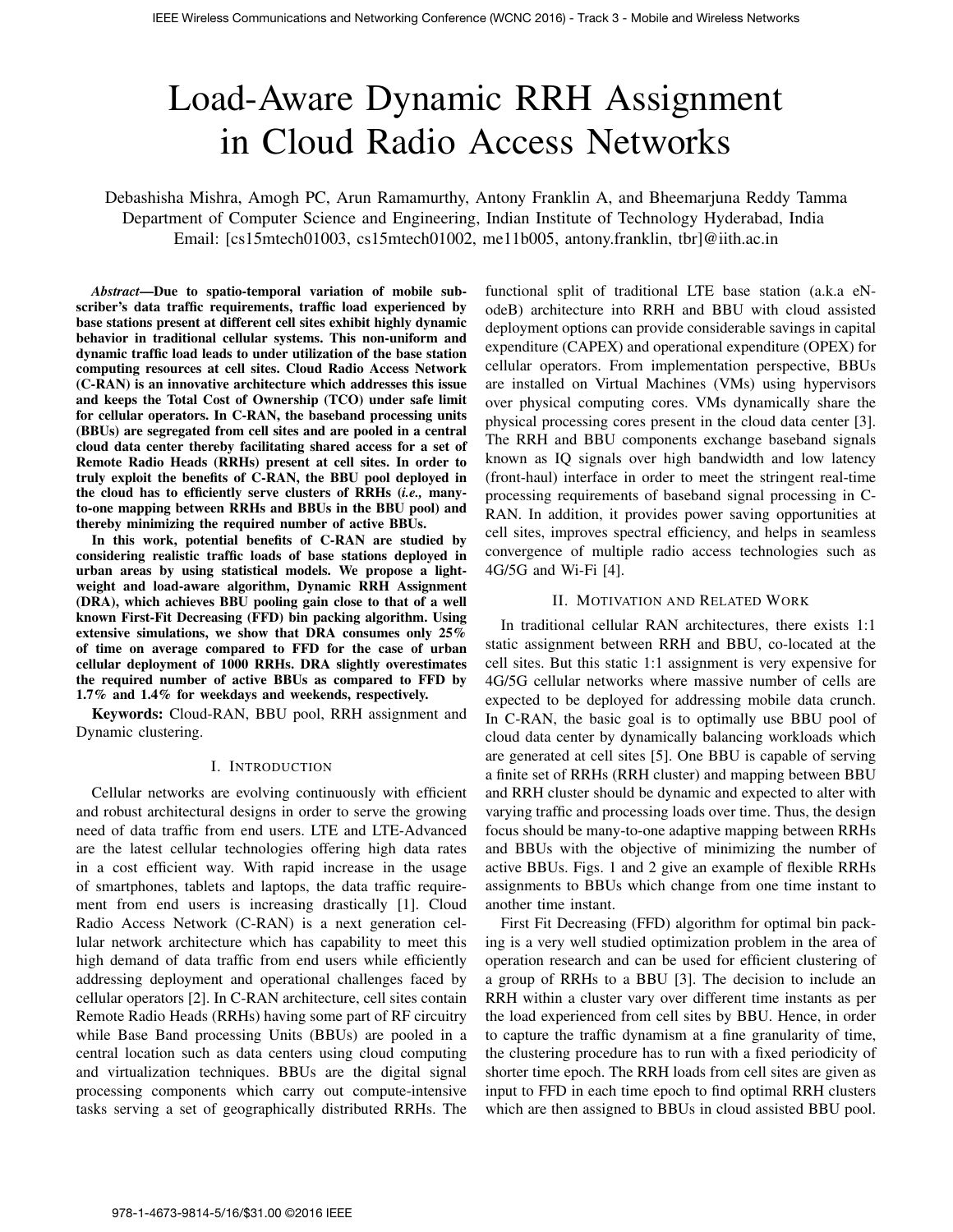

**Fig. 1:** Assignment of cluster  $\{RRH_a, \overline{RRH_b}\}$  to  $BBU_1, \{RRH_c, \overline{RRH_d}\}$ to  $BBU_2, {RRH_f, RRH_h}$  to  $BBU_3$  and  ${RRH_e, RRH_g}$  to  $BBU_4$ .

Authors in [6] proposed a multi-dimensional Markov model for estimating the statistical multiplexing gains of virtualized BBU pool, but it does not address the randomness exhibited by realistic systems. In [7], the authors presented an RRH clustering procedure which is based on multi-objective optimization without energy saving estimations. With the help of OPNET modeler, authors in [8] evaluated energy and cost savings in C-RAN system, but they did not address the uneven traffic conditions. They claim reduction of user data signal processing resources by a factor of 4. In [9], the authors considered a TDD C-RAN system and presented a dynamic RRH-BBU assignment scheme based on the physical resource blocks (PRBs) utilization. It also highlights coordination among base stations (BSs) to mitigate interference issue by jointly serving a user in interference region. For cooperative BS (exploiting CoMP), the authors in [10] considered maximum weight clustering and user scheduling approach to derive dynamic clusters, but their work did not consider uneven user distribution and mobility.

Our main contributions in this paper are given below.

- Towards realization of the vision of having optimal savings from many-to-one mapping of RRHs to BBU in C-RAN, we propose an efficient, light-weight, and loadaware dynamic RRH assignment (DRA) algorithm.
- We then compare performance of proposed DRA algorithm with well known FFD and quantify the potential benefits in terms of computing resource gains achieved by pooling BBU resources in C-RAN.
- Extensive simulation experiments are carried out by varying network setup from small-scale urban area having 200 RRHs to large-scale urban area having 1000 RRHs for both weekday and weekend traffic profiles.

The rest of the paper is organized as follows: We characterize spatio-temporal BS (RRH) traffic load variation at cell sites in Section III. In Section IV, the system model is discussed with minimization criteria of active BBUs as an integer programming optimization problem. The proposed DRA algorithm is given in Section V. Experimental analysis of proposed algorithm is given in Section VI. We finally conclude the paper in Section VII.



**Fig. 2:** Assignment of cluster  $\{RRH_a, \overline{RRH_b}, \overline{RRH_c}\}$  to  $BBU_1, \{RRH_d,$  $RRH_e$ } to  $BBU_2$  and  $\{RRH_f, RRH_g, RRH_h\}$  to  $BBU_3$ .

# III. CHARACTERIZATION OF TRAFFIC LOADS AT RRH

The spatio-temporal variation of distribution of mobile terminals (User Equipments or UEs) with diverse data traffic requirements is an important factor contributing to the network load on cell sites. Based upon a massive, fine grained data set collected from a large-scale cellular operator, Wang et. al. in [11] quantitatively characterized the inhomogeneity in spatio-temporal user distribution and data traffic. The studied cellular traffic followed a trimodal distribution comprising compound exponential, power-law, and exponential distributions. After collecting a huge data set from a real-world 3G cellular system, Nan et. al. in [12] provided statistical models for time varying average throughputs per cell as well as the instantaneous throughput in each cell which is very useful in simulating various time-space dependent data traffic patterns. Temporal Load Pattern: The hourly aggregate traffic load of a cellular network follows a periodic behavior with relatively high load during daytime and lowest load during midnight as most of the users will be sleeping and their devices are inactive. In the time series, the load on individual base stations do not follow any periodicity, however the trend is consistent with diurnal activity patterns of human beings.

Spatial Load Pattern: The spatial randomness and distribution of traffic loads across different RRHs tend to have greater geographical disparity. The core of a city or urban region shows larger peak and moderate traffic fluctuations than that of the rural areas which follow relatively slower fluctuations. Similarly, the residential zones tend to be active in off-hours (nights, weekends and holidays) while business or office areas are active during daytime in weekdays.

#### IV. SYSTEM MODEL AND PROBLEM FORMULATION

#### *A. RRH Load Model*

For modeling spatio-temporal variation in traffic loads of RRHs, we adopted the modeling functions given in [12], where individual loads of RRHs at a given time instant follow an exponential distribution. The rate parameter  $\lambda$  of this exponential distribution is a time-varying function which is represented as a Gaussian Mixture Model (GMM).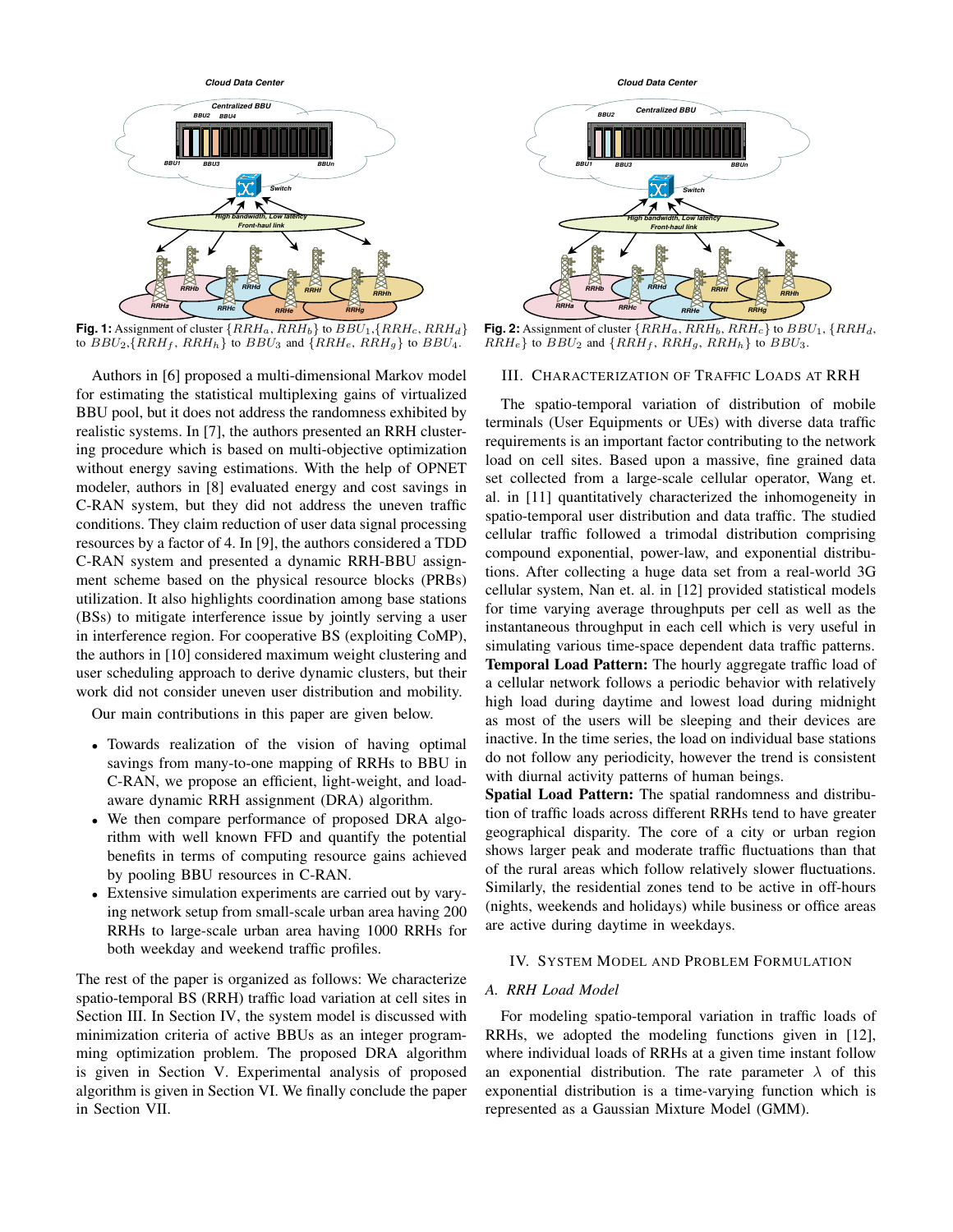

**Fig. 3:** Time varying mean RRH load.



**Fig. 4:** Weekday spatial plot at 22:00 hour.

x(km) 2 4 6 8 10 y(km) 2 4 6 8 10 필o.<br>§Lo  $0.1 0.2 -$ 0.3-1  $0.4 0.5 0.6 -$ 0.0 0.2 0.4 0.6 0.8 1.0

**Fig. 5:** Weekend spatial plot at 22:00 hour.

The probability density function of an exponential distribution is expressed by

$$
f(t) = \lambda e^{-\lambda t}, t \ge 0
$$
 (1)

where  $\lambda$  is the rate parameter and mean value is  $\frac{1}{\lambda}$ . The GMM used for modeling of time-varying rate parameter is given by

$$
\lambda = \sum_{i=1}^{n} a_i e^{-\left(\frac{t - b_i}{c_i}\right)^2} \tag{2}
$$

where  $a_i$  is the amplitude,  $b_i$  is centroid location,  $c_i$  is the peak width, n represents number of peaks in data series and  $t$  is any time instant in 24 hours of the day. Using these two models, we generated snapshots of spatial loads on each of RRHs of whole network under study for a given time instant. Let  $l_i$  be the load on  $i^{th}$  RRH, then, value of  $l_i$  is an exponential random variable with mean value of  $\frac{1}{\lambda}$ . Fig. 3 shows normalized mean values of traffic load considering loads from all the spatially distributed RRHs under study for 24 hour interval. As seen from the figure, load varies differently for weekdays and weekends. Figs. 4 and 5 show 3D spatial distribution plots of normalized RRH load (*e.g.*, range of [0,1]) in a 10  $km \times 10$  km grid layout of urban region with 100 RRHs at 22:00 hour of the day for both weekday and weekend, respectively with more peaks on weekend than weekday.

# *B. BBU Load Consideration*

The processing load incurred by a UE at a BBU in the BBU pool in a given Transmission Time Interval (TTI) depends on the number of Resource Blocks (RBs) allocated to that UE and their corresponding Modulation and Coding Scheme (MCS) values [3]. Hence, the overall processing load of an RRH on BBU in a given TTI is the summation of processing loads of all the UEs connected to that RRH in that TTI. We define theoretical peak processing load of RRH, assigned to one of BBUs in the BBU pool, by considering a single UE which is allocated all of the RBs with highest MCS value in one TTI. Based on specifications of VMs (*e.g.*, number of processor cores, their clock speed, memory capacity, bandwidth, etc) hosting a BBU pool in the cloud, a single BBU may be capable of processing peak processing loads of one or more RRHs. Since, most of the times, traffic load at RRHs is not at its peak, we could assign even more number of RRHs to a given BBU in the BBU pool. Note that BBU peak capacity is different from that of RRH peak load. Cellular operators, by applying efficient dynamic RRH assignment schemes, could scale down or scale up number of active BBUs required in the BBU pool.

# *C. Energy Model*

Depending upon the load generated at cell sites, we adopt an energy consumption model given in [13] to estimate energy savings and the results are presented later in Section VI. The total power consumed at any active BBU at time instant  $t$  is

$$
P_{BBU_t} = P_{BB} + \sum_{i=1}^{n} P_{RRH_i}
$$
 (3)

 $\sum_{i=1}^{n} P_{RRH_i}$  is sum of the power consumed by all the RRHs where  $P_{BB}$  is power consumed by that particular BBU and associated with that particular BBU at time  $t$ . The power consumed by a specified RRH is given by

$$
P_{RRH} = \left(\frac{P_r}{E_{pa}}\right) + \left(P_{rf} \times N_{tx}\right) \tag{4}
$$

where  $P_r$  is the radiated power,  $E_{pa}$  is the power amplifier efficiency,  $P_{rf}$  is the power used by RF circuits and  $N_{tx}$  is the number of transceiver antennas.

#### *D. Cluster Model*

The RRH clustering and assignment problem can be formulated as a generalization of classical bin packing optimization problem where the BBUs imitate the bins and RRHs form the item set. Its solution is NP-hard [14] and various heuristics and approximation procedures are applied to find a near optimal solution. FFD is one of the most efficient heuristics where the number of used bins are bounded by  $\left(\frac{11}{9} \times OPT + \frac{6}{9}\right)$  with OPT being the optimal number of bins [15]. The objectives of the RRH clustering procedure are mentioned below.

- Maximize the resource utilization of each BBU by mapping as many RRHs as possible to each BBU
- Minimize total number of BBUs to be switched-ON (utilized) for processing user requests coming from RRH clusters in the network
- Identify the subset of RRHs (termed as RRH cluster) to be assigned to each active BBU in the BBU pool

Table I presents list of variables used in problem formulation of RRH allocation to BBUs as an integer programming model.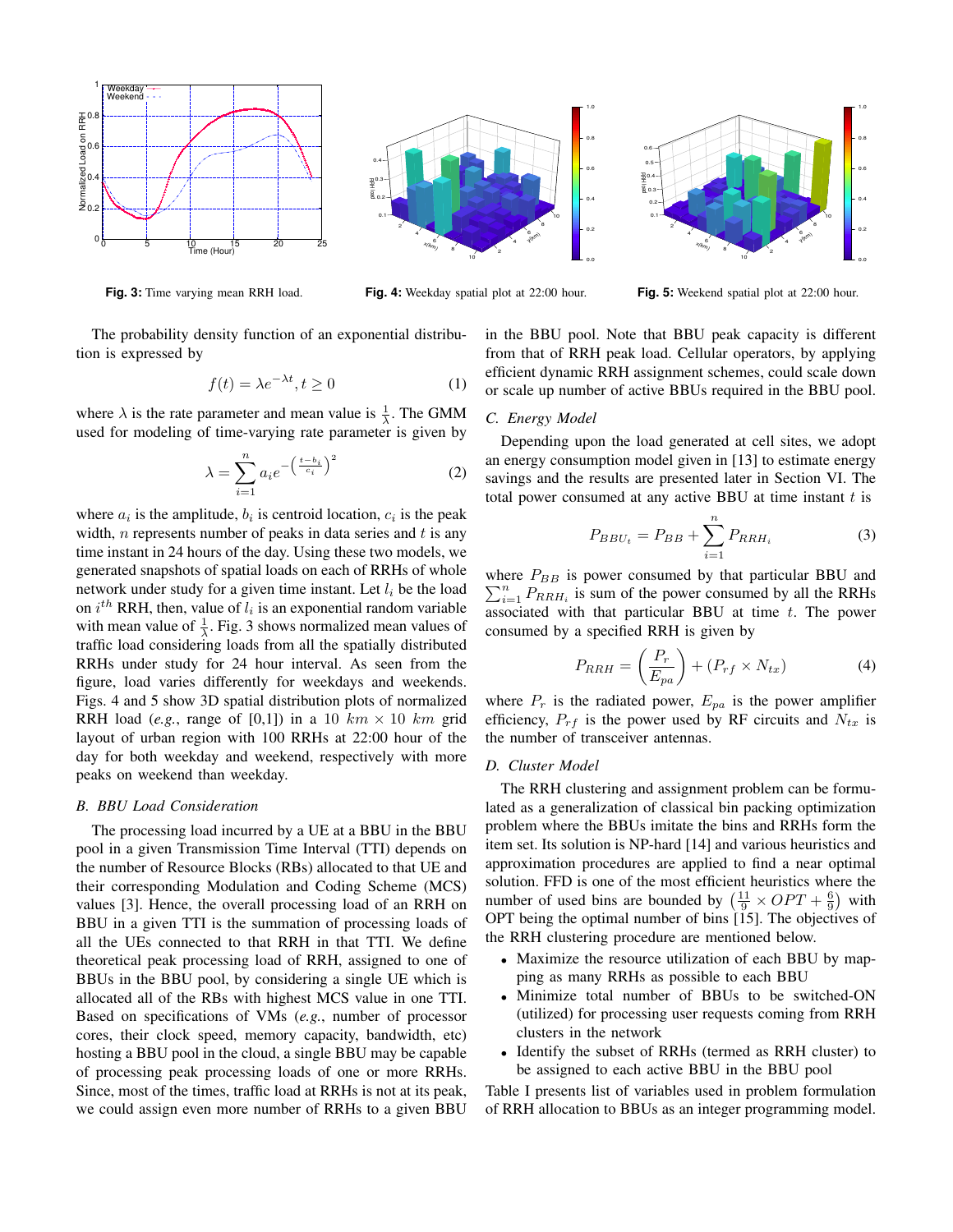**TABLE I:** Glossary

| <b>Notation</b> | <b>Definition</b>                                     |  |  |
|-----------------|-------------------------------------------------------|--|--|
| N               | Set of all RRHs                                       |  |  |
| M               | Set of all BBUs in BBU Pool                           |  |  |
| $l_i$           | Processing load incurred by RRH i                     |  |  |
| $z_m$           | 1 if BBU $m$ is active; otherwise 0                   |  |  |
| $y_{im}$        | 1 if RRH $i$ is associated with BBU $m$ ; otherwise 0 |  |  |
| m.a.x           | Peak BBU capacity                                     |  |  |

#### Optimization Model:

|*N*|

Objective Function: Minimize  $\sum$ |*M*|  $m=1$  $z_m$ . Constraints:

$$
\sum_{m=1}^{|M|} y_{im} = 1, \quad \forall i \in N
$$
 (5)

$$
\sum_{i=1}^{|N|} y_{im} \times l_i \le l_{max} \times z_m, \quad \forall m \in M \tag{6}
$$

The constraint in Eqn. 5 ensures the fact that each RRH is associated with exactly one BBU, and Eqn. 6 ensures that the sum of loads from RRHs associated to a BBU does not exceed the BBU peak capacity. Using the RRH load model given in Section III, we propose a novel heuristic method, DRA in Section V and highlight its benefits in comparison with FFD.

## V. PROPOSED DRA ALGORITHM

In this work, we propose a light-weight, load aware, dynamic RRH assignment (DRA) algorithm which performs very close to FFD in terms of BBU savings. The basic principle of this algorithm is to offload one or more RRHs (known as *Candidate RRH(s)*) from an overloaded BBU to a less loaded BBU with enough available computation capacity to accommodate the incoming RRH(s). As one BBU serves a cluster of RRHs, this change in RRH assignment among BBUs results in formation of new cluster from that of previous clusters. In Section II, we already discussed the demerits of 1:1 static mapping between RRHs and BBUs, thus shifting our attention to exploit the resource savings in many-to-one dynamic mapping between RRHs and BBUs.

Assume  $\delta t$  is the periodicity of cluster formation. For capturing traffic dynamism when  $\delta t \rightarrow 0$ , the many-to-one RRH clustering algorithm must be applied to RRH loads at each interval  $\delta t$ . FFD is one of the baseline and very efficient many-to-one clustering algorithms, but the running time is of higher order of magnitude for a large number of RRHs making it infeasible for smaller value of  $\delta t$ . In other words, clustering with FFD leverages frequent re-clustering to obtain the BBU resource gain. Our proposed approach eliminates the unnecessary re-clustering by checking the offered load to BBU and dynamically assigns only eligible RRH(s) from overloaded BBU to less loaded BBU. From implementation perspective, each cluster is a finite group of RRHs and set of all such clusters form a partition of the RRH set *N*. Let us denote partition  $P_{mod}$  as the partition containing clusters which need reassignment of RRHs due to change in RRH load. *spill\_load* for a given cluster is the excess spill amount which is the difference between the sum of processing loads for constituent RRHs in that cluster and maximum load capacity of cluster. Mathematically, assuming there are  $r$  number of RRHs associated with a given cluster, spill\_load =  $((\sum_{i=1}^r l_i) - l_{max})$  where  $l_i$  is the load on  $i^{th}$ associated RRH and  $l_{max}$  is the maximum load a BBU can handle. For a given cluster, if  $spill\_load > 0$ , it is known as spill\_cluster and  $spill\_load \leq 0$  is called non\_spill\_cluster. *Candidate\_RRH* is an associated RRH in a spill\_cluster whose removal will convert it to a non spill cluster. We describe an *Offload Selection* subroutine in the following subsection which takes care of selecting eligible *Candidate RRH*. Algorithm 1 summarizes the proposed DRA scheme.

# Algorithm 1 : DRA Algorithm

- 1: Based on spill\_load, classify the clusters in  $P_{mod}$  as spill\_cluster and non\_spill\_cluster
- 2: In case, no spill\_cluster is found, just return  $P_{mod}$
- 3: In case, all clusters are spill cluster, perform FFD on processing loads contained in  $P_{mod}$  into BBU. This situation is too unrealistic to occur in practice when  $\delta t \rightarrow 0$
- 4: For each spill cluster, find *Candidate RRH(s)* to offload using *Offload Selection* subroutine
- 5: Find a non\_spill\_cluster with enough resources to accommodate *Candidate RRH*, perform RRH assignment to it
- 6: If no such non spill cluster, get a new BBU from BBU pool and perform the RRH assignment to the new BBU
- 7: Apply merge procedure on non spill clusters using FFD and return new partition  $P_{new}$

Numerical Illustration: Table II shows three different clusters at time  $t$  with all RRH loads normalized in the range of  $[0, 1]$ . Let us denote this as partition P of RRH set N. The total load experience by each of the clusters is less than the peak capacity of BBU. At time  $(t + \delta t)$ , assume some of the associated RRH loads varied due to traffic inhomogeneity shown as clusters of partition  $P_{mod}$ .

**TABLE II:** Numerical Illustration

| Partition $P$ at time $t$                                                    |  |  |  |
|------------------------------------------------------------------------------|--|--|--|
| $C_1 = \{0.71, 0.14, 0.08\}, \sum C_1 = 0.93$                                |  |  |  |
| $C_2 = \{0.56, 0.19\}, \sum C_2 = 0.75$                                      |  |  |  |
| $C_3 = \{0.47, 0.25, 0.11\}, \sum C_3 = 0.83$                                |  |  |  |
| $C_4 = \{0.24, 0.48\}, \sum C_4 = 0.72$                                      |  |  |  |
| <b>Partition</b> $P_{mod}$ at time $(t + \delta t)$                          |  |  |  |
| $C_{1mod} = \{0.56, 0.14, 0.40\}, \sum C_{1mod} = 1.10$ (spill_cluster)      |  |  |  |
| $C_{2mod} = \{0.31, 0.48\}, \sum C_{2mod} = 0.79$ (non_spill_cluster)        |  |  |  |
| $C_{3mod} = \{0.21, 0.39, 0.80\}, \sum C_{3mod} = 1.40$ (spill_cluster)      |  |  |  |
| $C_{4mod} = \{0.11, 0.24\}, \sum C_{4mod} = 0.35$ (non_spill_cluster)        |  |  |  |
| Partition $P_{new}$ at time $(t + \delta t)$ after DRA algorithm             |  |  |  |
| $C_{1new} = \{0.56, 0.40\}, \sum C_{1new} = 0.96$                            |  |  |  |
| $C_{2new} = \{0.31, 0.48, 0.14\}, \sum C_{2new} = 0.93$                      |  |  |  |
| $C_{3new} = \{0.21, 0.39\}, \sum C_{3new} = 0.60$                            |  |  |  |
| $C_{4new} = \{0.11, 0.24\}, \sum C_{4new} = 0.35$                            |  |  |  |
| $C_{5new} = \{0.80\}, \sum C_{5new} = 0.80$                                  |  |  |  |
| After FFD, $C_{3,4new} = \{0.21, 0.39, 0.11, 0.24\}, \sum C_{3,4new} = 0.95$ |  |  |  |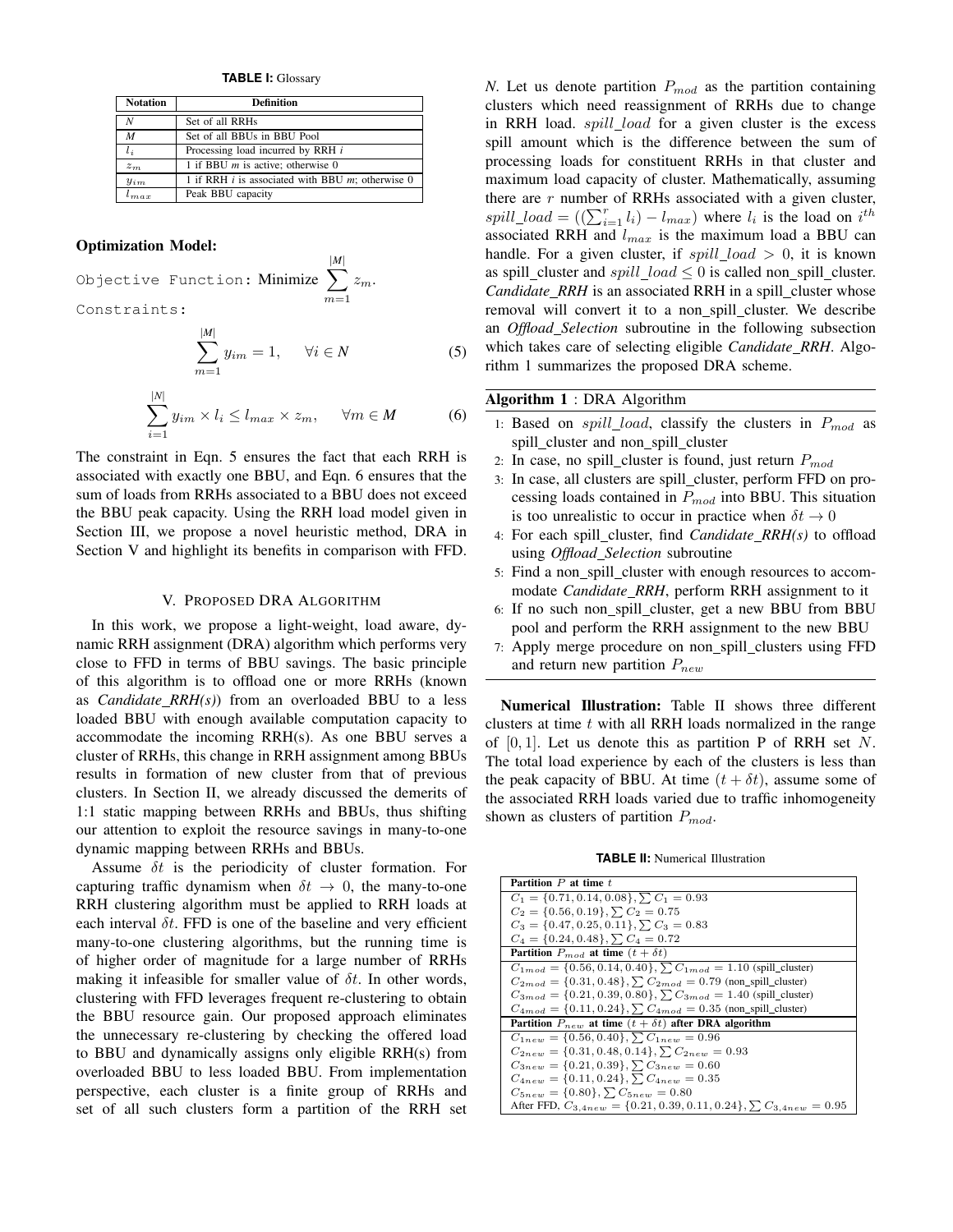



**Fig. 6:** Variation in BBUs usage for a weekday in a C-RAN with 1000 RRHs.

![](_page_4_Figure_3.jpeg)

**Fig. 7:** Variation in BBUs usage for a weekend in a C-RAN with 1000 RRHs.

![](_page_4_Figure_5.jpeg)

RRHs.

**Fig. 9:** Execution times of FFD and DRA algorithm at 16.00 hour on a weekday w.r.t varying number of RRHs.

DRA procedure takes first spill\_cluster  $C_{1mod}$  and calculates the spill\_load which is  $(1.10 - 1) = 0.10$ . For spill amount of 0.10, DRA finds suitable *Candidate RRH* to be offloaded from C1mod by *Offload Selection* subroutine. In this case, RRH with normalized load 0.14 is the *Candidate RRH*, which needs re-assignment to another non\_spill\_cluster. Cluster  $C_{2mod}$  is suitable non\_spill \_cluster capable of accommodating additional normalized load of  $(1 - 0.79) = 0.21$ without reaching peak capacity of BBU. Hence, RRH with normalized load 0.14 can be re-assigned to  $C_{2mod}$ . After this assignment both  $C_{1mod}$  and  $C_{2mod}$  are non\_spill\_clusters. For spill cluster C3mod, spill load is 0.40 and *Candidate RRH* is 0.80. As no non\_spill\_cluster can accommodate this load, DRA switches on a fresh BBU  $C_{5new}$ . This process repeats for all the spill clusters until each of them converts to non spill clusters. The resulting clusters after this process may not fully utilize all processing capacity of BBUs because RRHs are locally re-assigned. The DRA scheme applies FFD (Step 7 of DRA algorithm) on all resulting non\_spill\_clusters to ensure minimum number of clusters (hence minimum number of BBUs), each with higher possible utilization. In this illustration,  $C_{3new}$  and  $C_{4new}$  are not optimal clusters, because their sum is below 1. Hence, FFD packing outputs a single cluster  $C_{3,4new}$  with total assigned load of 0.95. The final partition of RRH set contains 4 clusters as shown in Table II and are given by  $C_{1new}$ ,  $C_{2new}$ ,  $C_{3.4new}$  and  $C_{5new}$ .

Subroutine - *Offload Selection*: The decision of removing a *Candidate RRH* from a spilled cluster is essential for stability of the system and convergence towards optimal clustering. DRA algorithm ensures this characteristic by *Offload Selection* subroutine which selects an offload candidate. There are two possibilities of selecting an offload candidate

**Fig. 10:** Energy Saving Percentage at 17.48 hour of weekday (high load) with varying BBU pool size

based on the value of  $spill\_load$  in spill\_cluster  $S$ . Let  $max(S)$  denotes the maximum RRH load value present in cluster S. If  $spill\_load \leq max(S)$ , choose RRH in S whose processing load is just greater than or equal to *spill load*. Otherwise, sort the associated RRH loads in non-increasing order and remove RRHs sequentially (the highest load first) one after another until the cluster  $S$  becomes non spill cluster. Asymptotic Analysis: The asymptotic analysis of time complexity for both FFD and proposed DRA scheme are summarized in Table III. For FFD best case, all RRH loads have to be sorted in non-increasing order, thus taking  $O(|N|log|N|)$ time. In FFD worst case, due to high RRH load, each RRH can consume one BBU with  $O(|N|^2)$  number of comparisons. In average case, there is at most  $O(|N|^2)$  comparisons in FFD.

In best case, DRA does not need any reassignment, but it has to scan every RRH load to ensure that no spill cluster exists. Thus, it's running time is  $O(|N|)$ . In worst case, all the spill clusters may demand switching on a new BBU resulting total  $N$  clusters. Hence, step  $7$  of the DRA scheme may apply FFD to N clusters taking  $O(|N|^2)$  comparisons. In average case, suppose DRA forms  $k$  clusters out of  $N$ RRHs, then on average  $(\frac{k}{2})$  clusters are of spill type and  $(\frac{k}{2})$ are of non\_spill type. Hence, the running time for RRH reassignment encompass  $O(|k|^2)$  for deriving final cluster along with  $O(|N|)$  RRH comparisons.

**TABLE III:** Asymptotic complexity analysis.

| <b>Test Input</b> | <b>FFD</b>   | DRA            | <b>Scenario</b>                          |
|-------------------|--------------|----------------|------------------------------------------|
| <b>Best Case</b>  | O( N log N ) | O( N )         | No spill cluster                         |
| Average Case      | $O( N ^2)$   | $O( N + k ^2)$ | spill_clusters and<br>non_spill_clusters |
| Worst Case        | $O( N ^2)$   | $O( N ^2)$     | All spill_clusters                       |

![](_page_4_Figure_14.jpeg)